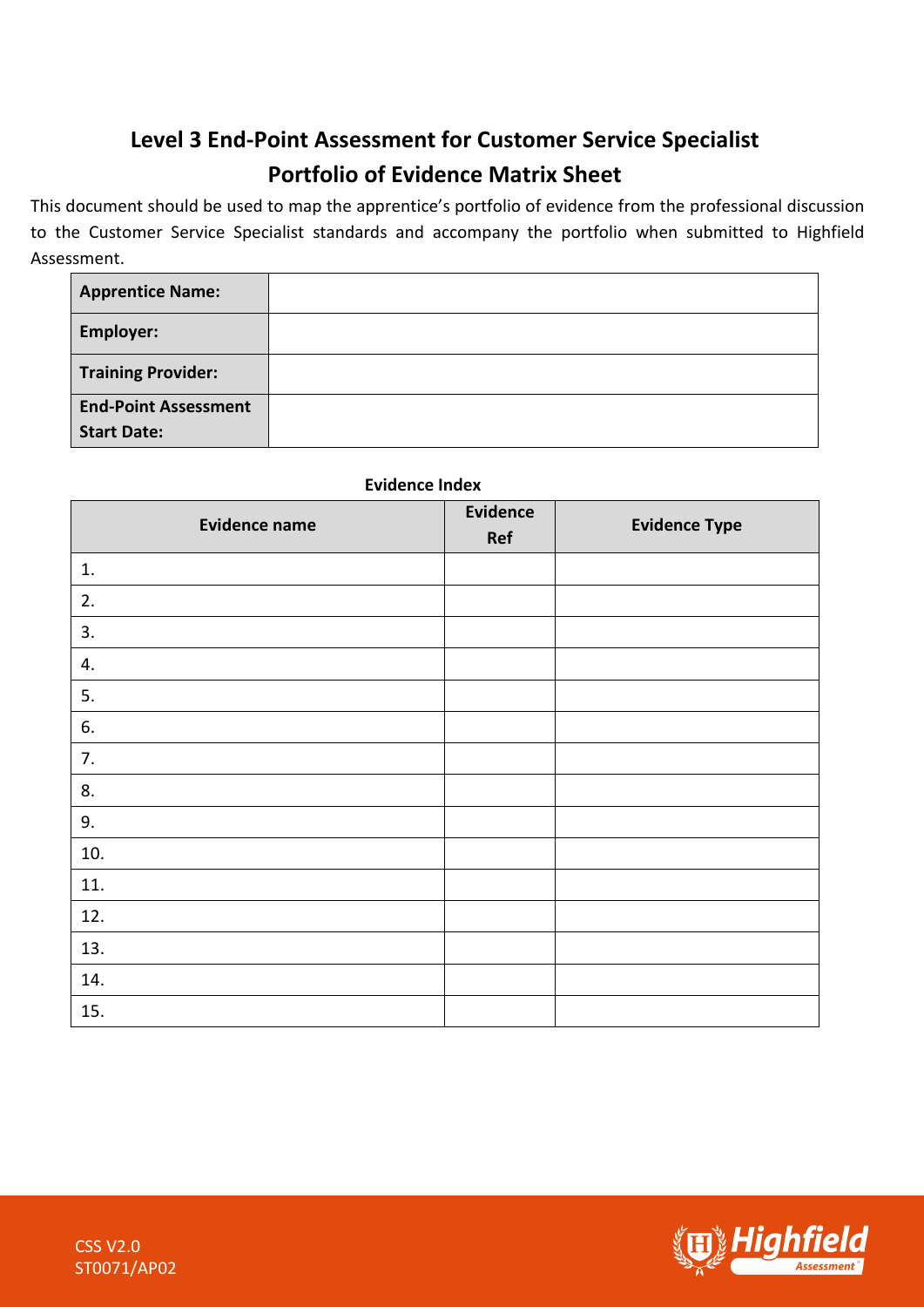| <b>Ref</b>                                                                               | <b>Assessment Criteria</b>                                                            | Evidence<br><b>Ref</b> | Location/Page<br>in evidence |  |  |
|------------------------------------------------------------------------------------------|---------------------------------------------------------------------------------------|------------------------|------------------------------|--|--|
| <b>Business Knowledge and Understanding</b>                                              |                                                                                       |                        |                              |  |  |
| K1.5                                                                                     | Ability to describe their role in meeting their organisations customer service        |                        |                              |  |  |
|                                                                                          | standards and its impact upon other departments.                                      |                        |                              |  |  |
| K1.6                                                                                     | Evidence of how they identify the different types of leadership styles that work best |                        |                              |  |  |
|                                                                                          | in their customer environment.                                                        |                        |                              |  |  |
| K1.7                                                                                     | Demonstrates how they evaluate and review improvements made to their own              |                        |                              |  |  |
|                                                                                          | customer service to ensure a future-focused approach.                                 |                        |                              |  |  |
|                                                                                          | <b>Customer Journey Knowledge</b>                                                     |                        |                              |  |  |
| K2.3                                                                                     | Understanding of why customer issues and complex situations sometimes need            |                        |                              |  |  |
|                                                                                          | referral or escalation for specialist attention within their organisation.            |                        |                              |  |  |
| K2.4                                                                                     | Ability to adhere to their organisations service level agreement and demonstrates an  |                        |                              |  |  |
|                                                                                          | awareness of the limit of their authority when providing customer service.            |                        |                              |  |  |
|                                                                                          | Knowing your customers and their needs/Customer Insight                               |                        |                              |  |  |
| K3.1                                                                                     | Evidences knowledge of how their internal and external customers' expectations can    |                        |                              |  |  |
|                                                                                          | differ and how they would adapt their approach to meet those expectations.            |                        |                              |  |  |
| K3.2                                                                                     | Demonstrates factors used to drive and improve loyalty, retention and satisfaction of |                        |                              |  |  |
|                                                                                          | customers and the impact they have on the organisation.                               |                        |                              |  |  |
|                                                                                          | <b>Customer service culture and environment awareness</b>                             |                        |                              |  |  |
| K4.1                                                                                     | Evidences knowledge of where different sources of information on industry best        |                        |                              |  |  |
|                                                                                          | practice can be found and used to improve personal and professional development       |                        |                              |  |  |
|                                                                                          | Providing a positive customer experience                                              |                        |                              |  |  |
|                                                                                          | Demonstrates when they have balanced the meeting of their customer and their          |                        |                              |  |  |
| S2.1                                                                                     | organisations needs while showing they have considered cost implications              |                        |                              |  |  |
| Evidences when they have analysed the importance of their professional image and<br>S2.2 |                                                                                       |                        |                              |  |  |
|                                                                                          | its relationship with the organisations brand.                                        |                        |                              |  |  |
|                                                                                          | <b>Develop self</b>                                                                   |                        |                              |  |  |
|                                                                                          | Provides evidence to demonstrate how they have achieved learning and                  |                        |                              |  |  |
| <b>B1.1</b>                                                                              | development goals, identified in an agreed personal development plan, in relation to  |                        |                              |  |  |
|                                                                                          | their knowledge and skills of customer service, in the industry and best practice.    |                        |                              |  |  |
|                                                                                          | Evidences when they have assessed the impact of sharing their own knowledge on:       |                        |                              |  |  |
| B1.2                                                                                     | Their development<br>a.                                                               |                        |                              |  |  |
|                                                                                          | Colleague development<br>b.                                                           |                        |                              |  |  |
|                                                                                          | <b>Ownership/Responsibility</b>                                                       |                        |                              |  |  |
|                                                                                          | Demonstrates responsibility and ownership in resolving customer issues, by getting    |                        |                              |  |  |
| B2.1                                                                                     | the right people involved and delivering on promises, to the satisfaction of the      |                        |                              |  |  |
|                                                                                          | customer and their organisation.                                                      |                        |                              |  |  |
|                                                                                          | <b>Team working</b>                                                                   |                        |                              |  |  |
| <b>B3.1</b>                                                                              | Demonstrate sharing own knowledge and experience with others, to support              |                        |                              |  |  |
|                                                                                          | colleague development                                                                 |                        |                              |  |  |